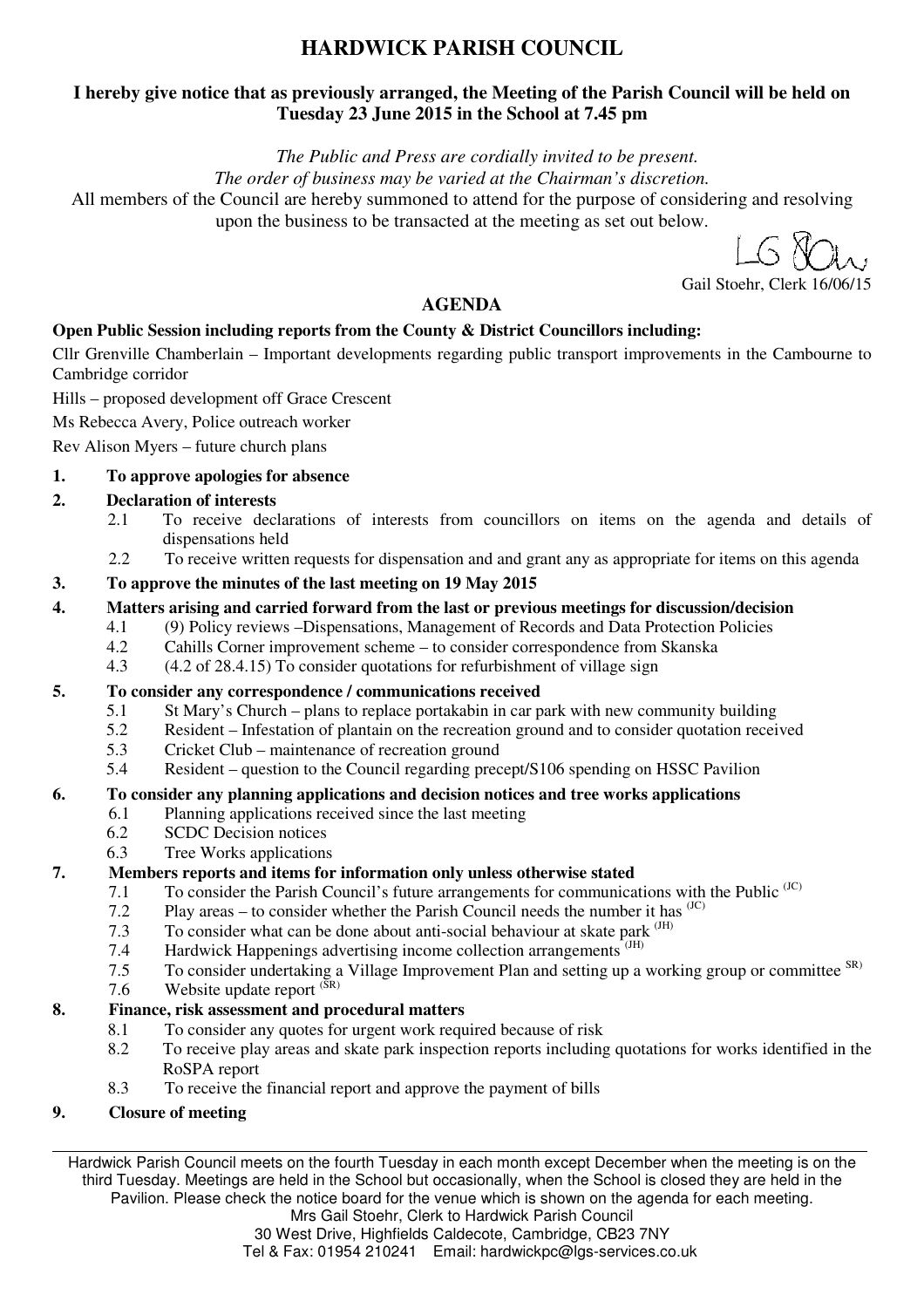### **CLERK REPORT TO HARDWICK PARISH COUNCIL MEETING ON 23 JUNE 2015**

### **Hills (developers) intend to attend the meeting regarding a proposed development off Grace Crescent**

## **Ms Rebecca Avery, Police outreach worker, will attend.**

### **Rev Alison Myers – future church plans**

- 1. Apologies for absence Apologies have been received from Cllr Worland (out of parish).
- 3. To approve the minutes of the last meeting on 19 May 2015 attached.

### **4. Matters Arising**

4.1 (9) Policy reviews – Parish Council dispensations, Management of Records and Data Protection Policies – already sent to members

### 4.2 Cahills Corner improvement scheme – to consider correspondence from Skanska

Following the April meeting and a verbal report from Ian Storr on his meeting with Richard Bensley of Skanska, I wrote to Richard Bensley asking him to confirm the position and asking him to confirm that they were keeping the County Council informed, and if that authority will need time to publish any notices of works etc. I also requested a copy of any quotations obtained for the works as these will need to be considered by the Parish Council before the project progresses further.

The following information was reported and confirmed with Skanska:

"There will be a 2 metre wide footpath and ½ metre grasscrete. You don't think you will need to move drains or services. You are going to paint "slow" on the road and think that you could complete the works before the summer holidays. The next step is you will go out to quote."

Richard Bensley of Skanska has replied as follows:

"Your description of the works is correct – I attach the latest plan showing the additional road markings. The scheme will not be completed before the summer holidays but may well be carried out over the holidays when pedestrian usage is likely to be less.

I have not replied as I am still speaking to CCC to obtain approvals, I have gained the approval of the local officer and development control but am now just waiting to see if the scheme will require a full safety audit or just an informal approval (which I strongly expect). If a full audit is required then an additional cost will be incurred as CCC charge a fee for this process. The charges are shown on the CCC web site, the scheme would need a combined stage 1/2 audit (£602) and also a stage 3 audit (£852) once the works are completed. I will report back to you once I have confirmation of CCC requirements. The scheme does not require any orders to be made or revised so there will be no cost or time issues with this.

I have not passed the latest plan to our operations side who will price and construct the scheme as I wanted confirmation from safety audit of the schemes suitability. I anticipate confirmation this week so will be able to pass the scheme for pricing at that point. At that time I will also send confirmation to you of all County approvals obtained, then when the price comes through I will forward that too."

(The only contract that has been placed is for £1658.22 (plus VAT) for drawing up the design and providing an estimated timescale for works. This part of the contract has been completed.)

4.3 (4.2 of 28.4.15) To consider quotations for refurbishment of village sign – Quotations will be brought to the meeting.

### **5. Correspondence**

- 5.1 St Mary's Church plans to replace portakabin in car park with new community building Letter from Rev Alison Myers attached.
- 5.2 Resident infestation of plantain on the recreation ground and to consider quotation received A resident has written: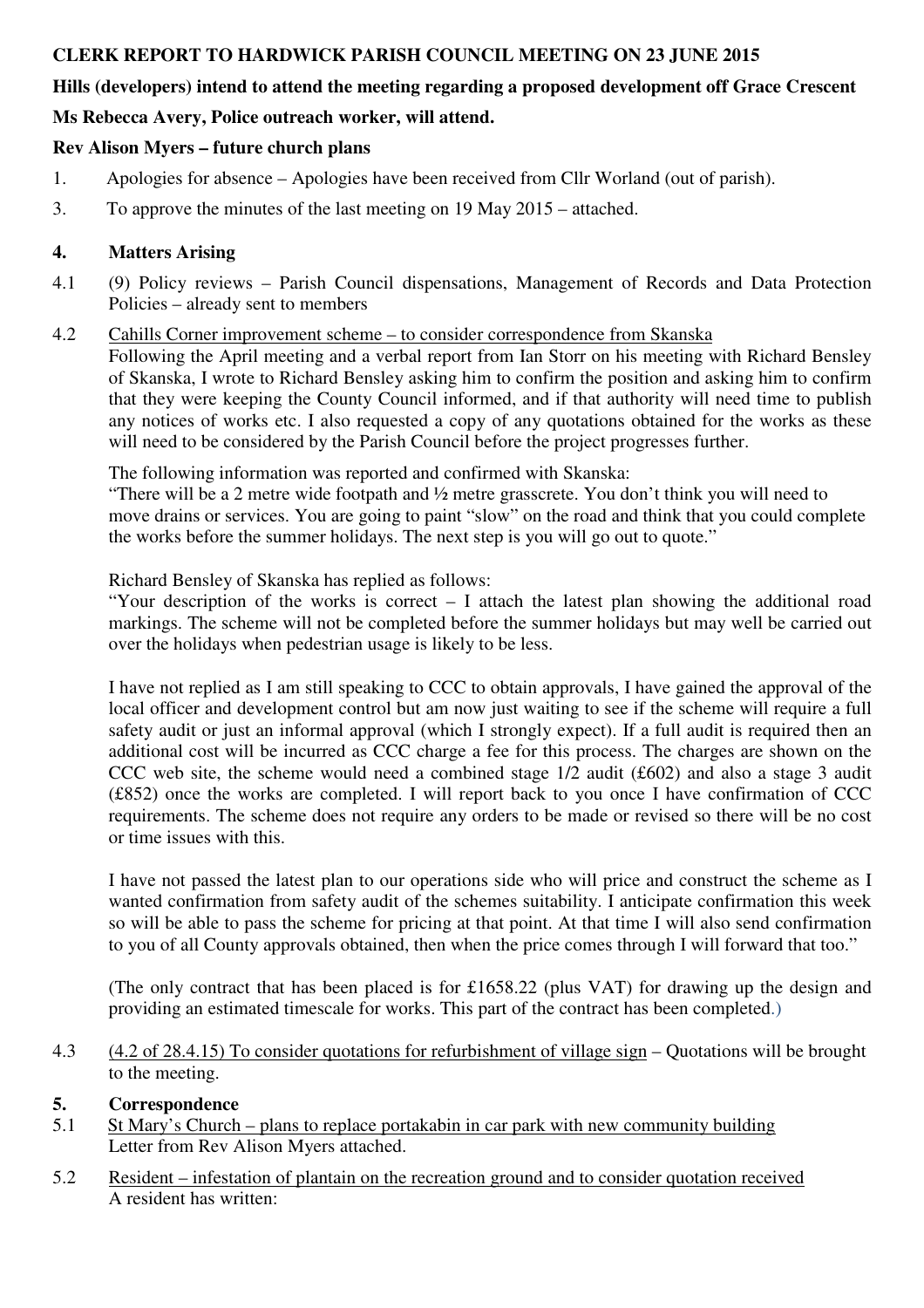There is a very bad infestation of plantain on the Recreation Ground and I wondered what the Council proposed to do about it.

The Recreation Field is a valued amenity for everyone in the Village, not just the Football and Cricket Clubs. It is used by dog walkers, children playing, family recreation etc. I point this out as the money spent will benefit all Hardwick Council Tax Payers not just a small "faction".

The resident has been informed that the Council will consider this at its meeting. A quotation for spraying has been obtained and will be brought to the meeting.

#### 5.3 Cricket Club – maintenance of Recreation Ground

The Cricket Club has asked for an update on whether any fertilizing is to be done this year. Chris Fuller adds:

"I think the parish council should look at what green spaces are being cut and when. There used to be a good track for dog walkers on the far side of the field, but that is getting overgrown and is now encroaching on the open space. Left unchecked the footballers will not have a regulation full sized pitch to play on."

Clerk's note:

Mel Pooley completed the over-seeding in Spring 2014 and vertidraining in Autumn 2014. The contract for topdressing for Spring 2015 is outstanding as he couldn't do it due to the wet conditions, so he will do this in late September/early October.

The Recreation Ground will require, in September/October, vertidrain or shock treatment £350, before the top dressing for all the pitches and fertiliser £150.

No contract is in place for the perimeter of the recreation ground.

### 5.4 Resident – question to the Council regarding precept/S106 spending on HSSC Pavilion A resident has written:

"It is noted that the make up of the new Hardwick Parish Council has a lot of Members who are either members of Hardwick Sports and Social Club, or are indeed, Officers of that "Club" either in an official manner or voluntary way. It was mentioned at the Annual Parish Meeting of Hardwick Parish Council recently, that the total number of members of H.S.S.C. was around 450 from memory, and I am guessing that around 20% are not Hardwick Council Tax payers. With that in mind, and the fact that it is well known that H.S.S.C. want to enlarge the premises, can the new Parish Council give a categorical promise to the majority of Hardwick Council Tax Payers, that it will not spend any of the Precept, or any Section 106 money, to enlarge the Pavilion, as this will be spending the "taxes of the many" on the very few. The new Parish Council must remember that it is there to look after the money and wellbeing of ALL the residents of Hardwick."

### **6. Planning applications and decision notices and tree works applications**

6.1 Planning applications received since the last meeting None at the time of writing.

#### 6.2 SCDC Decision notices None at the time of writing.

6.3 Tree Works applications – none at the time of writing

### **7. Members' reports and items for information only unless detailed**

7.5 Village Improvement Plan – The Chairman to report.

### The Chairman has written:

 "An ongoing record of the improvements to facilities that the residents of Hardwick would like to see e.g. village hall, play facilities, road improvements so that we have projects ready to implement subject to Parish Council approval and availability of funds be they self-generated, grants or s106. This would need a working party or committee to move it forward."

 Clerk's note: If there is to be a Committee, then it would need an agenda, and formal meetings all in public. Working groups are less formal. They would involve doing research, meeting with others, discussion with residents, etc, and bringing a report and recommendation to the Parish Council, then the matter would be discussed and decided in a public meeting.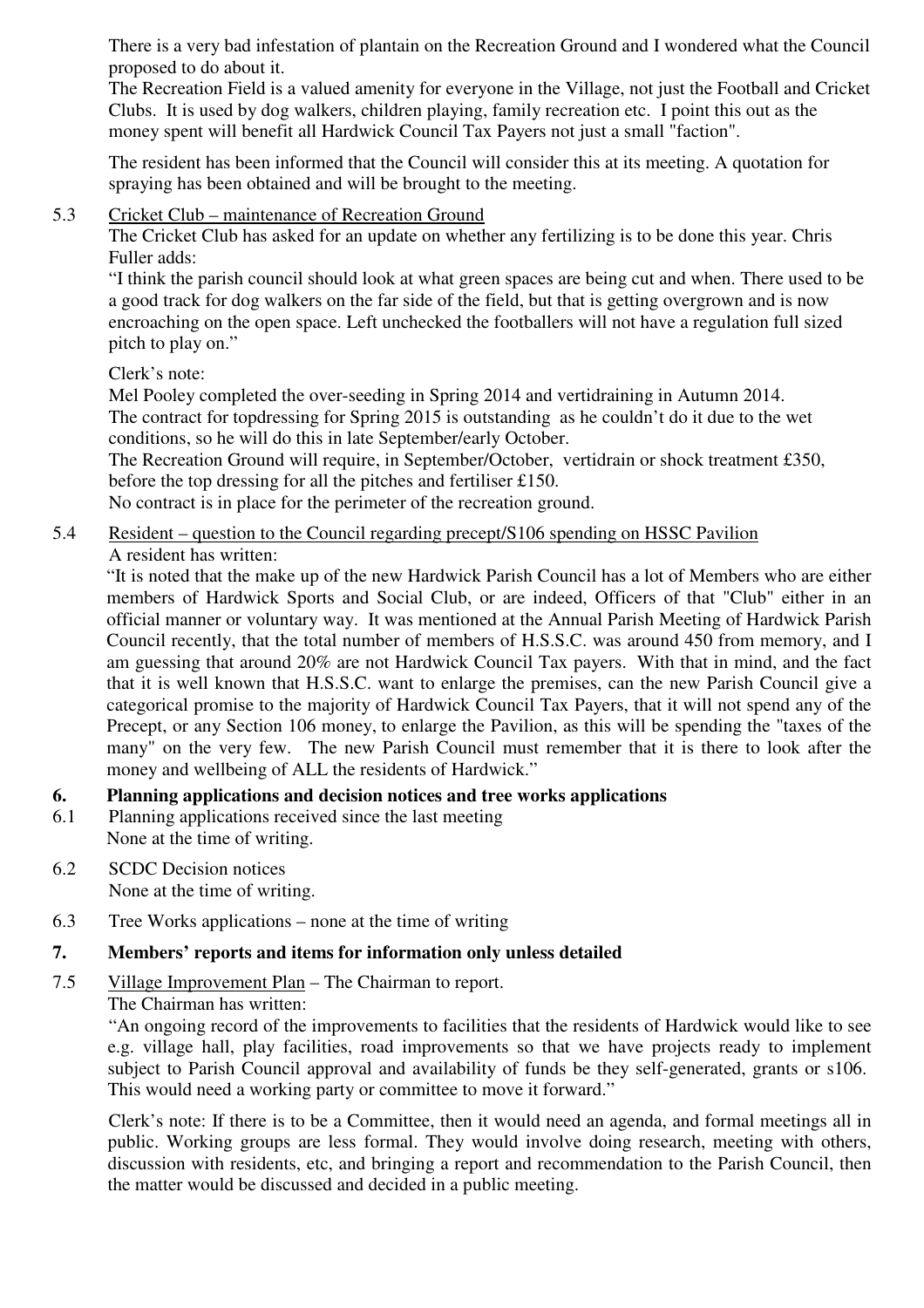7.6 Website – The Chairman to report. The Chairman writes:

> "I have spoken to Robert Cassey about progress and he hopes to have a reasonable draft website available by the meeting. Even if not I can give an update."

# **8. Finance, risk assessment and procedural matters**

- 8.1 To consider any quotes for urgent work required because of risk none at the time of writing.
- 8.2 To receive play areas and skate park inspection reports including quotations for RoSPA works a quotation for works identified in the reports (circulated at the last meeting) will be brought to the meeting.
- 8.3 To receive the financial report and approve the payment of bills attached. Late invoices will be brought to the meeting.

# **9. Closure of meeting**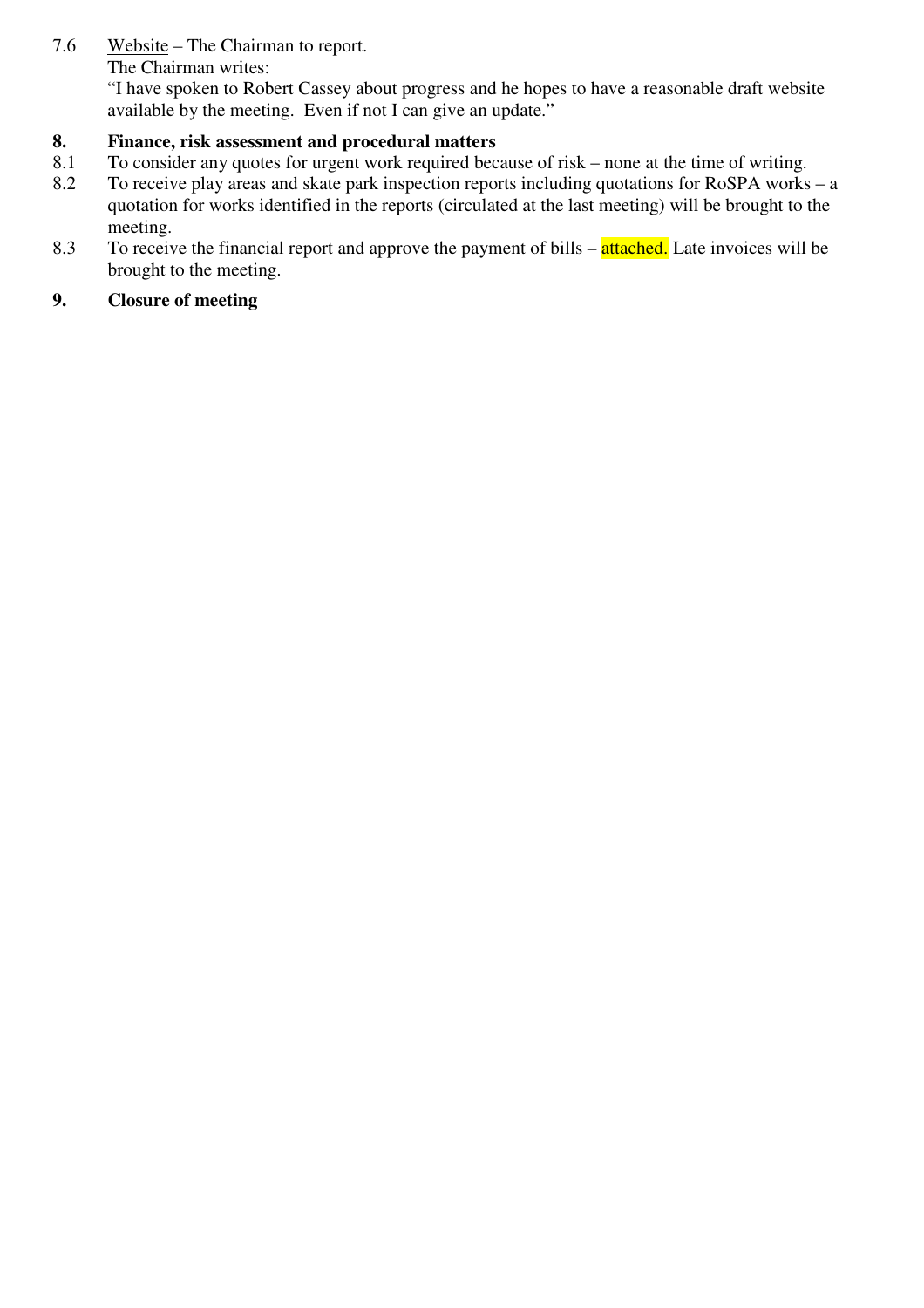

St Mary's, Hardwick c/o The Rectory, Main Street, Hardwick, Cambridge CB23 7QS alisonmyers@lordsbridge.org (01954) 212815

**Hardwick Parish Council** c/o The Parish Clerk 30 West Drive **Highfields Caldecote** Cambridge **CB23 7NY** 

27 May 2015

Dear Councillor.

As you may know, St Mary's Church is planning to replace the portacabin in our carpark with a new permanent community building. The portacabin provides toilet and kitchen facilities for the church, as well as a small meeting place. It has been well used by various village groups as well as church members, but it is now showing its age. The facilities are limited, and inadequate for wheelchair users. The insulation is poor. Most pressingly, the planning permission for a temporary building expires in a couple of years.

Our aspirations are three-fold:

First to make the parish church a more hospitable place for village residents to visit, especially local families coming to baptisms, weddings and funerals as well as the school children when they visit.

Secondly, as you know we value our green space and are actively seeking to enhance it. One of the facilities we would like to provide is a keypad access toilet for the use of allotment holders. churchyard visitors and families using the nearby play area. We have already been told that this would be greatly welcomed.

Thirdly, and perhaps most importantly, we want to provide a facility of benefit to the whole village, and in particular for those who are not out at work for much of the day. We would like to facilitate increased use of the building for all kinds of groups. Again, we are already getting positive feedback about this, and are consulting residents via the next issue of Hardwick Happenings.

We would really appreciate the support and input of our Parish Council in this venture, and for this reason would like to find an opportunity to speak with the whole Council or a sub-group of it. We are not wanting to be in competition with other village facilities, but we think that there is scope for a range of venues for public use within Hardwick. We are currently raising funds for the building from our members and friends, but will be looking for grant funding as well.

We hope to meet with you in the near future, but if you have questions in the meantime, please contact us.

With best wishes.

**Revd Alison Myers** Team Vicar, St Mary's, Hardwick

Antonio Callus Co-chair. **Planning Team** 



**Alison Marcus** Co-chair. **Planning Team** 

iarby

Jana Callin

Clare Bigg Co-chair. **Funding Team** 

Jana Callus Co-chair. **Funding Team** 

The parishes of Barton, Caldecote with Childerley, Comberton, Coton, Dry Drayton, Great and Little Eversden, Hardwick, Harlton, Haslingfield and Toft